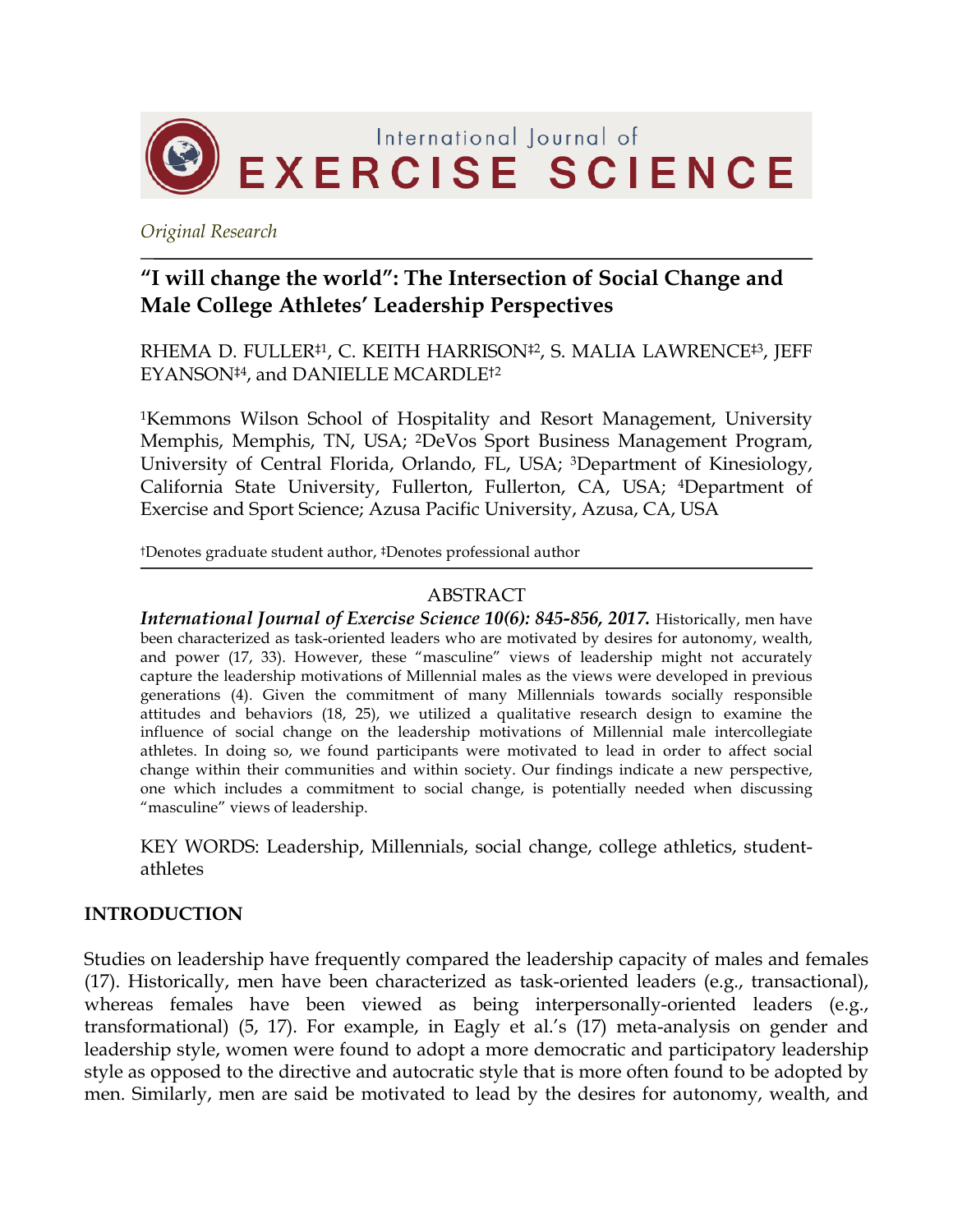power, whereas the factors that motivate women to lead include the opportunity to help others and the opportunity to produce meaningful change within their communities (2, 31). Within the realm of sport, leadership is frequently described as a masculine construct characterized by power and influence (12). However, a new generation of leaders in the sport industry are entering the workforce, and the masculine leadership theories developed from older generations are not necessarily applicable to this new generation (4). This generation of leaders, often referred to as Millennials, are those born in the 1980s, 90s, and early 2000s (25). The significance of Millennials cannot be understated. With a population numbering 75.4 million, Millennials (ages 18 to 34) have now surpassed the 74.9 million Baby Boomers (ages 51 to 69) and 66 million Generation X'ers (ages 35 to 50) as the United States' largest living population (32). Accordingly, Millennials account for one in three workers in the American workforce (34).

Millennials are further differentiated from previous generations due to several distinct core traits (25). First, Millennials have been protected and nurtured by older generations such that they are sheltered and believe they are special (25). Next, they are optimistic about the future to a degree that surpasses previous generations and they are team-oriented such that they desire consensus and stronger relationships (25). For example, Millennials have a seemingly unwavering optimism that their collective efforts can bring about positive social change (19, 25). This is in stark contrast to the generations that came before them in which a collective commitment to positive social change was largely absent. Finally, Millennials hold high aspirations (25). For instance, more Millennials have enrolled in college than any other generation (11).

As is quite evident, Millennials are a generation like no other (11, 25). Undoubtedly, their core traits will influence their perceptions, attitudes, and behaviors related to leadership, particularly corporate and sport leadership. Consequently, the accepted conception of male leaders as task-oriented, autocratic, and directive (17) might not be entirely accurate of Millennial males. Instead, Millennial males might also be motivated to lead by their optimism about social change, which is a disposition generally ascribed to females (33). Therefore, the purpose of the current study was to understand how social change impacted the development of leadership traits among Millennial males. Given the supposition that leadership in sport is symptomatically masculine (12), we utilized a male college athlete population. Accordingly, our study has implications for leadership research and practitioners who work with male college athletes.

To examine male college athletes' perceptions of leadership as it relates to social change, we used tenets of the Social Change Model of Leadership (SCM) (see Figure 1) (26). In contrast to corporate leadership models, the SCM describes leadership as a collaborative and valuesbased process that produces positive social change" (26). While other leadership models define leadership using terms such as "collective" and "purposeful," the SCM extends the scope of leadership to include socially responsible actors pursuing social change for the common good. Accordingly, the SCM appears keenly appropriate for examining leadership within Millennial male collegiate student-athletes. This is particularly so as research indicates that the "desire to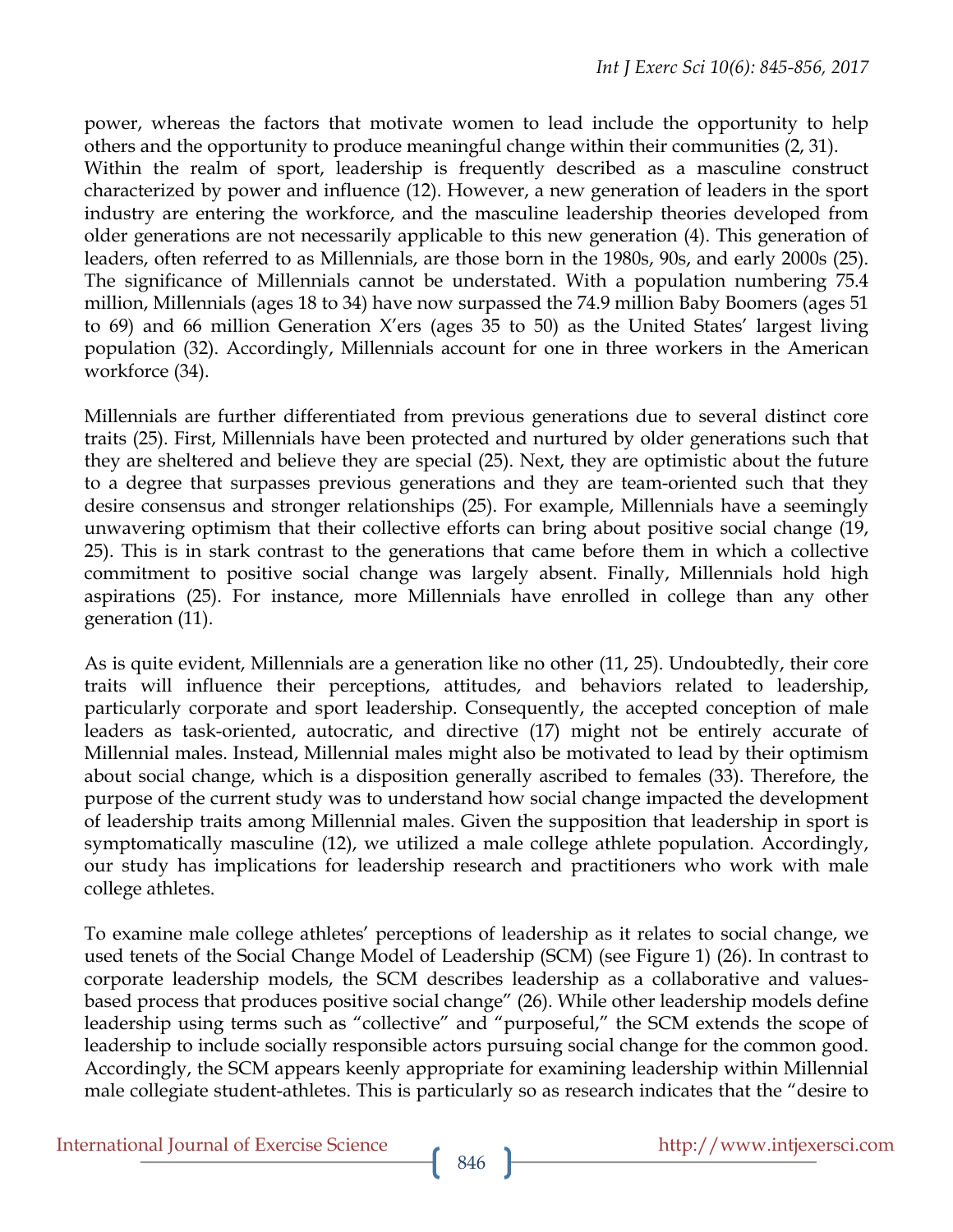help others" and the "focus on helping others" are primary reasons why Millennials want to become leaders (18).

The SCM posits that a student's development as a socially responsible leader occurs across seven values: (1) consciousness of self; (2) congruence; (3) commitment; (4) collaboration; (5) common purpose; (6) controversy with civility; and (7) citizenship. First, consciousness of self is the awareness of beliefs, values and attitudes that motivation a student to act (26). These motivators can be intrinsic or extrinsic to the student. Congruence refers to whether a student's actions are consistent with his or her beliefs and values. Likewise, commitment is when a student is invested in an idea or person such that he or she takes action (26). These three values represent individual-level values (35).

Next, collaboration is when a student works together with others in a common effort. Common purpose is when a student works with shared values and a shared objective. As members in a group will often disagree, controversy with civility acknowledges that differences in opinions are inevitable, but there should be respect when differences emerge (26). These three values represent group-level values (35). Finally, citizenship, which is a societal-level value, refers to the interconnectedness of an individual and/or group to a larger community or society. This value operates on the societal-level (26, 35). Collectively, the seven values result in an eight value of leadership: change for the common good (26). Figure 1 depicts how the seven values of the SCM interact with one another, ultimately resulting in social change.



**Figure 1.** Social change model of leadership. Adapted from Komives S, Wagner W, Associated. Leadership for a better world: Understanding the social change model of leadership development. San Francisco: Jossey-Baas; 2009.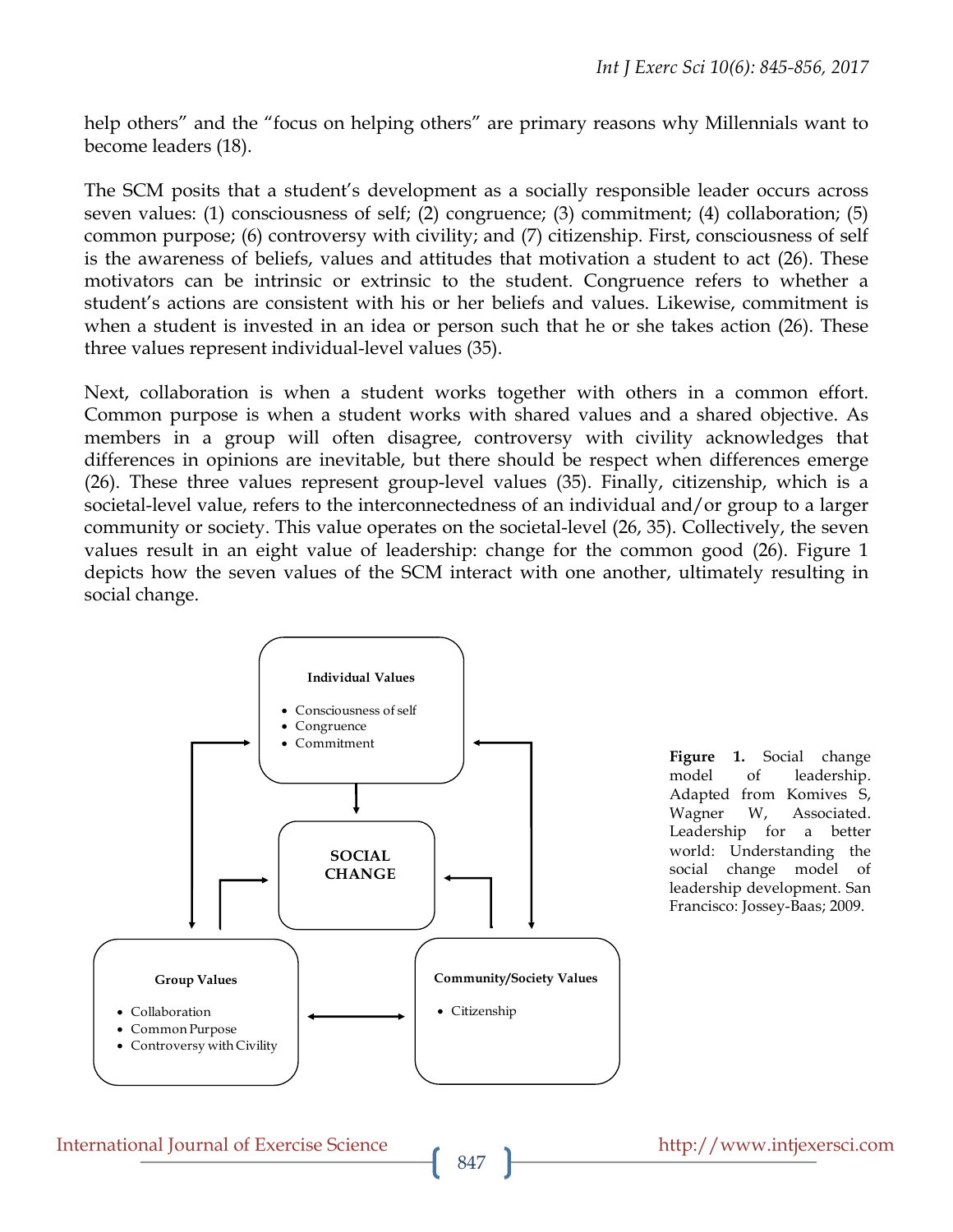As a conceptual model, the SCM has been useful in examining gender differences in leadership philosophy between male and female college students. For example, Dugan (15) and Dugan et al. (16) used the SCM to examine college students' capacity for socially responsible leadership. They found that female students reported higher scores across the individual-, group-, and societal-level values of the SCM (15, 26). However, Fuller et al. (21) used the SCM to analyze how the high school setting developed leadership in African American male college athletes. They found that African American male college athletes purposefully engaged in non-athletic leadership activities that allowed them to make a positive impact on their respective campuses and local communities. These findings appear to contrast the notion that males are not motivated by and towards socially responsible leadership (16). Given these disparate views, the current study sought to further what is understood about the intersection of gender and socially responsible leadership. Our analysis was guided by the question: are the leadership traits among Millennial male intercollegiate athletes influenced by and towards social change?

## **METHODS**

## *Participants*

Participants for the current study were 284 NCAA Division I, II, and III male college studentathletes. Of the 284 participants, 116 were Division I student-athletes, 68 were Division II athletes, and 100 were Division III athletes. With respect to sport participation, 17 varsity sports were represented. The number of student-athletes representing these sports are in parentheses: football (60), basketball (45), soccer, (37), swimming and diving (21), tennis (19), baseball (18), cross country (17), track and field (16), golf (12), wrestling (10), lacrosse (9), ice hockey (9), volleyball (4), gymnastics (3), water polo (2), rifling (1), and skiing (1).

#### *Protocol*

As part of a larger examination of leadership in intercollegiate student-athletes, our study adopted a qualitative research design. Specifically, an interpretive and naturalistic approach was utilized as this allows researchers to examine phenomena and their meaning in their natural setting (14). We utilized data from the NCAA National Student-Athlete Leadership Forum, a multi-day conference designed to assist student-athletes in examining their values, beliefs, and behavioral styles in relation to leadership, to analyze male collegiate athletes' perspectives on leadership (30). During one of the forum's sessions, participants were asked to write a response to the following two-part question:

What role has leadership played in terms of your student-athlete experience? What lessons about leadership have you learned during your student-athlete experience and how will you use what you've learned to affect social change?

Responses to this multi-layered question ranged in length from a few sentences to multiple paragraphs. While both males and females attended this conference, we exclusively focused on the responses of males given our study's purpose.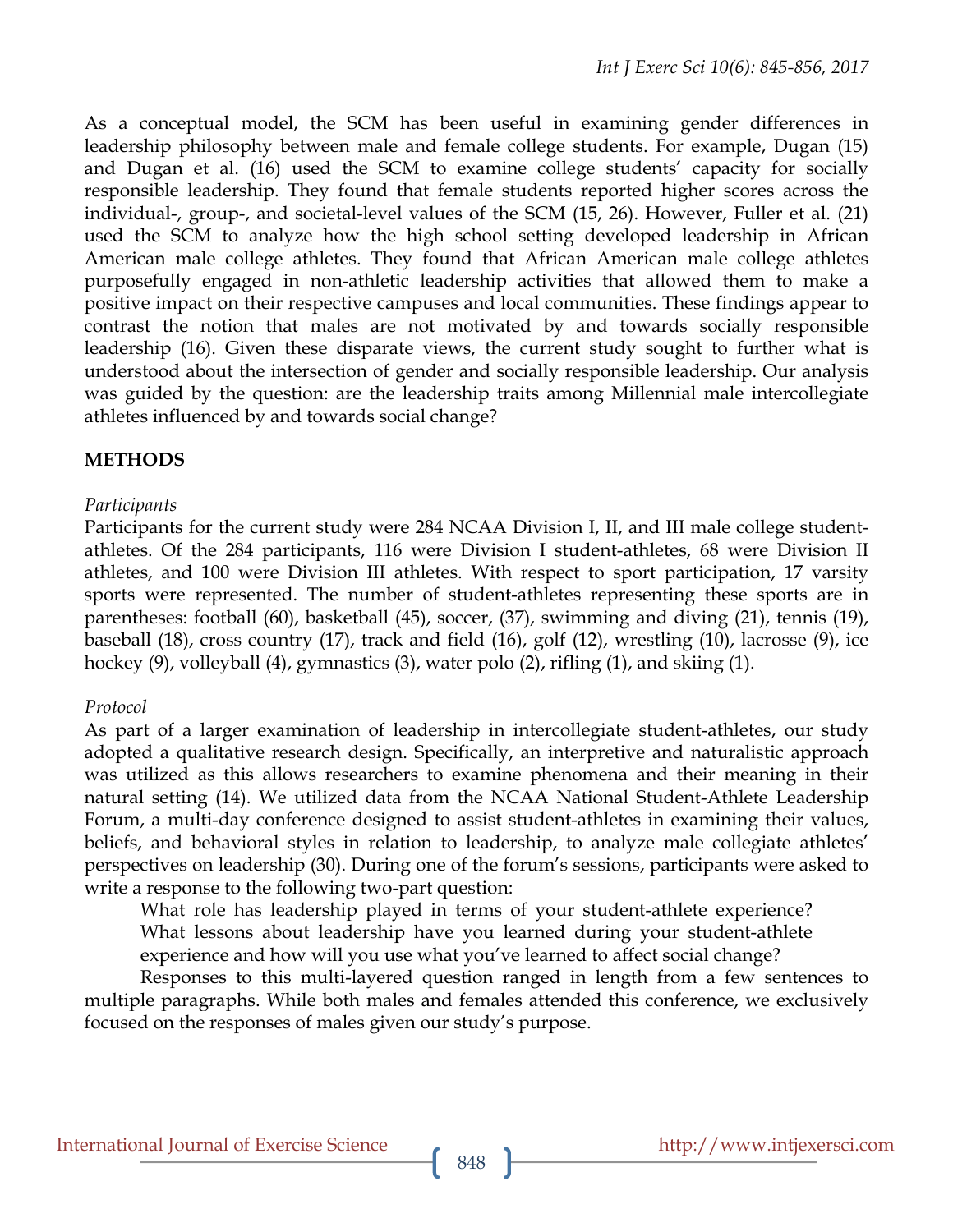#### *Analysis*

The written responses to the two-part question were typed by a graduate student to form one document for efficient data analysis. An investigative team was created, which included five individuals trained in qualitative methodology, two of which were the primary researchers. The investigative team was utilized throughout data analysis and all the members examined the data. Following transcription, each member read each of the participants' responses lineby-line in order to get a sense of the responses, which is called line-by-line coding (24). Next, the investigators used the process of "open coding" to identify potential themes by pinpointing examples from the text (1, 6). This process is also called identifying raw-data themes, which are quotes that capture an idea provided by the participant (28). Code notes were formulated by the researchers during the third reading of the data. Then the research team met to discuss the data and share their code notes. During this meeting researchers identified major themes. Disagreement about themes were discussed until consensus was reached. Themes were derived from all of the transcripts and attempts were made to interpret commonalties among the thoughts described in each of the transcripts (31).

Codes associated with each major theme were identified in each of the transcripts in order to determine the number of participants whose responses aligned with each theme (28). Data were entered into *ATLAS.ti* (www.atlasti.com), a qualitative data analysis and research software program, and it was utilized to verify and assist with the accuracy of determining the number and percentage of participants that responded within each of the major themes. The investigative teams' coding procedures were consistent with the *ATLAS.ti* (www.atlasti.com) data analysis.

#### **RESULTS**

In total, seven themes emerged from the data. With examples offered from the participants' experiences, each theme is contextualized within the SCM (i.e., individual-, group-, and community/societal-level values). While it is not possible to include all participants' responses, representative quotes are provided in this section. When quotes are provided, participants' NCAA division affiliation (i.e., DI, DII, or DIII) and sport (e.g., wrestling) are given.

Drive to Lead: First, participants (n=74) spoke about how they were driven to be leaders. Though extrinsic motivation was present, these individuals were intrinsically motivated to "positively influence (their) family and the people that surround them" (DI, Wrestling). Contextualized within the SCM, the drive they possess closely aligns with the value of *commitment* as our participants were invested in being socially responsible leaders. The following quotes exemplify this theme:

…I feel that I am more driven than most people to succeed. I am willing to put in the extra effort and will not stop trying until I accomplish my goal or task at hand. – DI, Golf

I am an extremely driven person and will not let anyone tell me I can't do something. – DIII, Baseball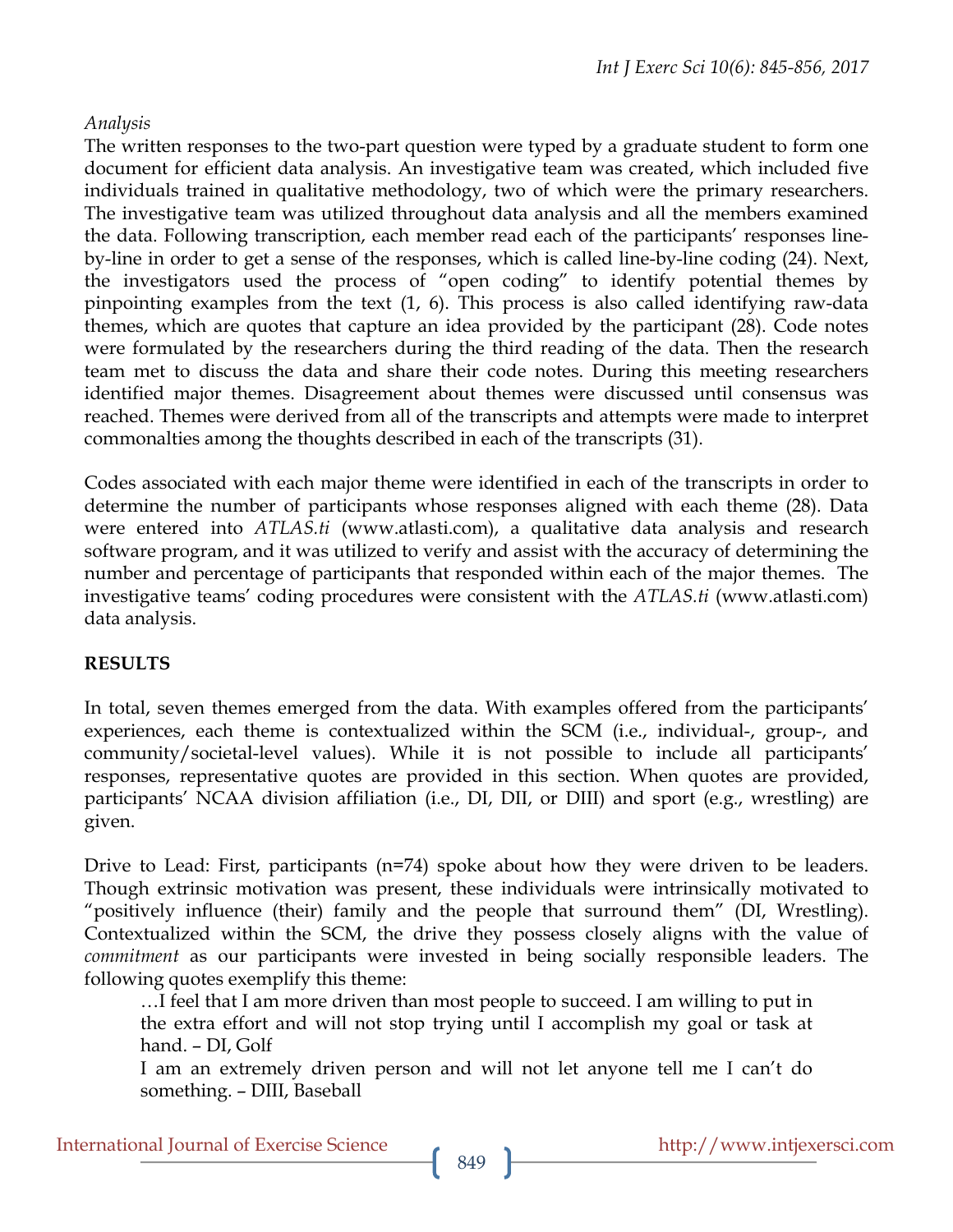Optimistic Attitude: Next, participants (n=46) spoke about the importance of an optimistic attitude. According to these participants, individuals who can remain positive, particularly when surrounded by profuse amounts of negativity, are the ones most likely to be effective leaders. When contextualized within the SCM, participants' optimistic attitudes are indicative of the value of *consciousness of self*. This is because they were cognizant of the values and attitudes (e.g., optimism) that motivated them to be leaders. The following comments typify this assertion:

I always look to encourage and build up anyone who is in a rut. Making someone's day brighter could lead to a new, fresh idea since that person's mind won't be reflecting on the bad but looking for something good." - DII, Volleyball I bring a positive, upbeat attitude to every situation. I am able to read people well. I strive for excellence in everything I am involved in. I will continue to be the person God made me to be." – DIII, Ice Hockey

Self-Reflection: Self-reflection also greatly influenced participants' (n=35) perceptions and behaviors related to leadership. For these participants, considering who they were, what they valued, and what they believed were factors in their development as leaders. As with the optimistic attitude theme, participants' emphasis on self-reflection is also associated of the SCM value of *consciousness of self.* The following remarks embody this theme:

I have by no means perfected my leadership, but I believe that this realization is what will help me to continually grow towards reaching my potential as a leader. - DI, Soccer

I believe honest reflection on oneself will reveal virtuous aspirations, encourage positive action and fosters further societal change. – DI, Swimming & Diving

Role Models and Mentors: Role models and mentors were important in the leadership development of our participants. Many (n=64) were able to identify individuals, such as family members and coaches, who left indelible impacts on their lives. In turn, they endeavored to do the same for the generations that would follow them. When contextualized within the SCM, the prominence of role models and mentors on participants' leadership dispositions best reflects the value of *collaboration*. They realized the importance that collaboration with role models and mentors had on their lives, and they purposed to the same for others. The following statements epitomize this theme:

There aren't enough role models and leaders in the world. From my experiences and from what people say about me, I feel that I am a fine example of a role model and a leader. - DIII, Basketball

I plan to continue to advocate for equality in my community by becoming a mentor. – DI, Gymnastics

Intergroup Interactions: Furthermore, participants (n=25) in the study discussed the how interacting with dissimilar others and facilitating interactions with dissimilar others were central to their perceptions of leadership. For example, one participant expressed he could bring up "problems or issues" amongst the various groups he was in. He did this to identify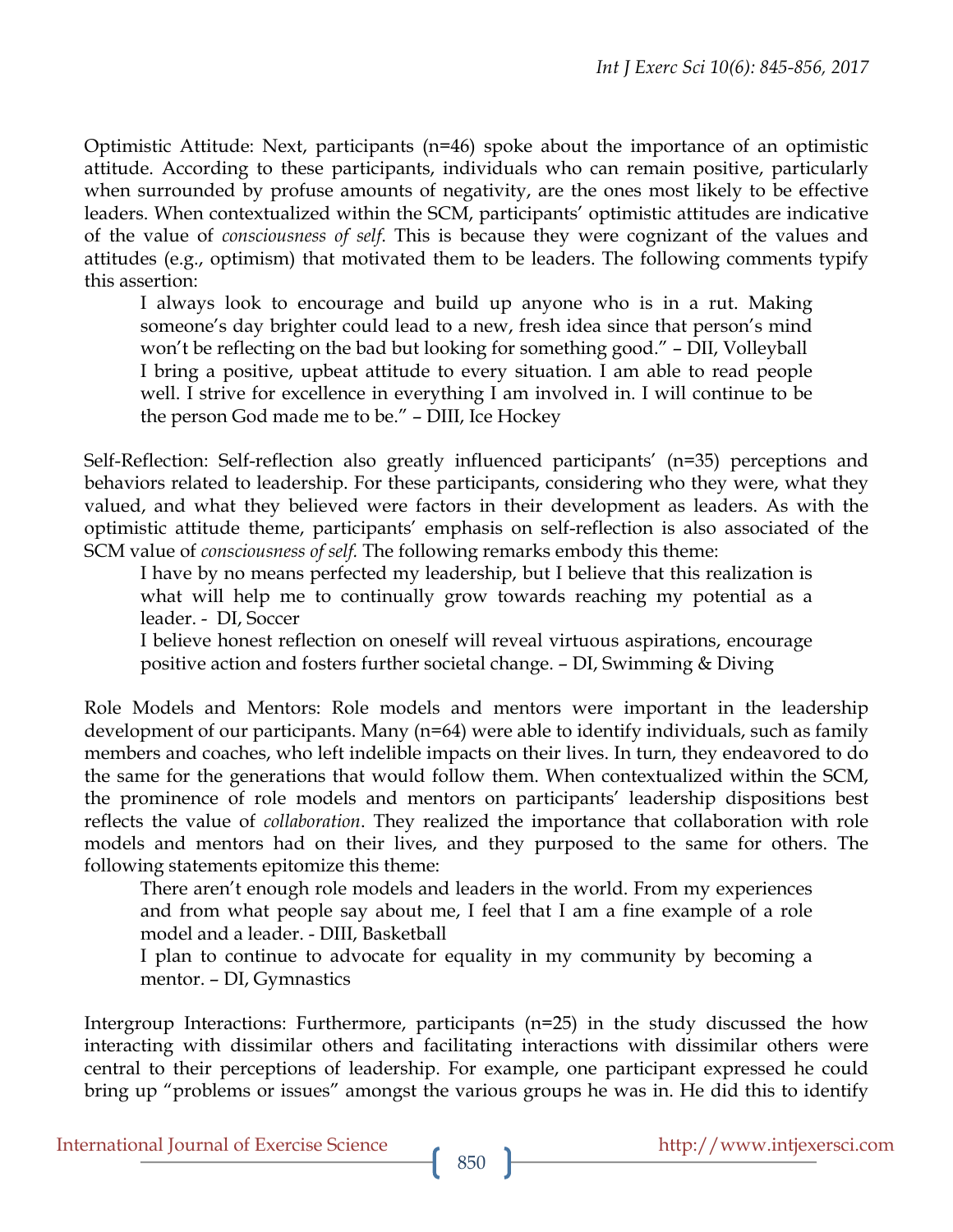"ways to take care of them" (DI, Basketball). When contextualized within the SCM, our participants' desire to interact with different groups, sometimes doing so to bridge chasms and divides, is suggestive of both *common purpose* and *controversy with civility*. They sought to work with others towards a common purpose (e.g., unity), but acknowledged there might be "problems or issues" they needed to work through when doing so. The following quotes represent this theme:

I can affect societal change by promoting diversity on campus and opening up communication lines between student-athletes and the general student population. – DI, Football

I'm involved in a variety of unrelated student groups and organizations have friends from just about every socioeconomic, religious, cultural, and ethnic background, etc. – DIII, Baseball

Community Involvement: Participants also discussed how they planned on using their leadership to change their communities. Specifically, participants (n=57) referenced their involvement in community service initiatives as having a positive impact on society. For example, one participant explained how he raised money for the Make-A-Wish ® Foundation and participated in other community service activities (DII, Track & Field). This participant was not alone as others shared similar involvement in projects and initiatives geared towards bettering their communities. When contextualized within the SCM, participants' community involvement is reflective of *citizenship*. These male college athletes realized they were members of communities beyond athletics and their respective campuses. Consequently, they sought to exact positive social change in these communities. The following remarks best characterize this theme:

I will continue to do and organize community service projects... – DI, Cross **Country** 

The community service opportunities I have had in my years at college have impacted me and allowed me to do what I love most which is helping others. – DIII, Football

Social Change: Finally, participants (n=106) projected how their leadership would change society in the future, most notably within five years. Though these aspirations might seem lofty, these participants fully believed their leadership would have a significant impact on society. When contextualized within the SCM, participants' desires to "change the world" is indicative of the *citizenship*, and ultimately *change for the common good*. The following comments exemplify this theme:

I think the biggest impact I can have on society…is to represent my generation of the world's best and brightest. I believe that by making quality, ethical, moral decisions; I can set the precedent that success can be achieved and wonderful things can happen. - DI, Lacrosse

I will positively affect social change by encouraging people to get involved with those things that are going on around them…maybe attend a town hall meeting to hear and express concerns, as well as getting involved with making change on their college campus. – DIII, Basketball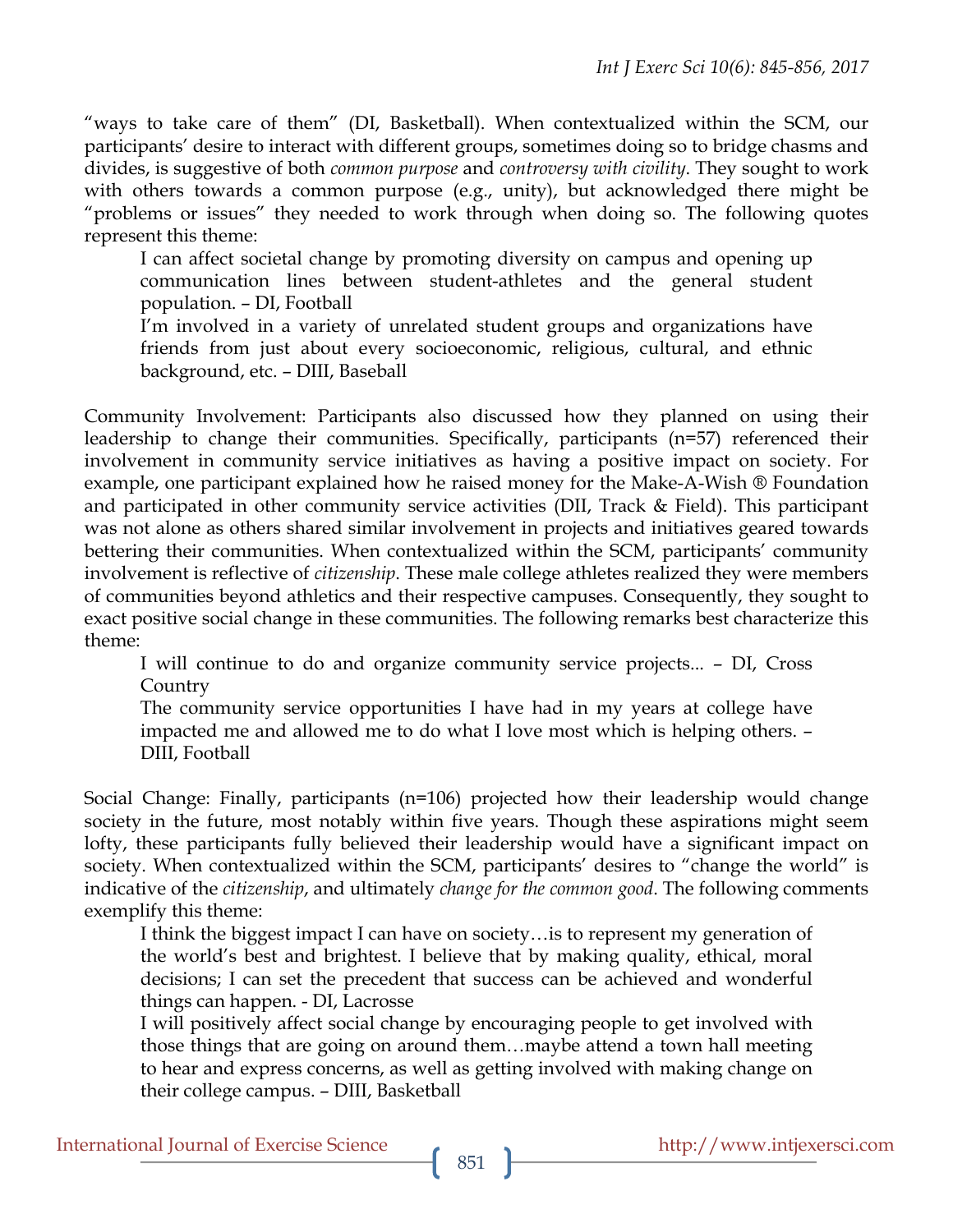# **DISCUSSION**

The purpose of the current study was to examine whether Millennial male college athletes are influenced by and towards social change. In contrast to prior characterizations of masculine leadership traits (e.g., desire for autonomy, wealth, and power), our participants championed socially responsible leadership. That is, they sought to use their station in life, whatever that might be, to produce positive social change for the common good. Contextualized within the Social Change Model of Leadership (26), we found our participants exhibited tenets of individual-, group-, and community-level values. While some sought to change their immediate surroundings (e.g., social circles, neighborhoods, local communities, etc.), others sought to utilize their leadership for change on a much larger scale (e.g., societal, national, global, etc.). Irrespective of the object, the agent by which our participants sought to exact change was through socially responsible leadership. Rather than desiring wealth, power, and autonomy, our participants purposed to use their platforms for the betterment of others. These findings appear to signal a shift from the standard belief that males gravitate more towards transactional forms of leadership (17). While there are likely several explanations for these findings, we believe one can be found in the fact that our participants were Millennials.

As previously discussed, research on Millennials describe them as a generation like no other due to several differentiating factors, including (1) their belief that they are special, (2) their optimism, (3) their team-orientedness, and (4) their desire to achieve lofty goals (25). We found this to be true in our participants' responses. First, our participants believed they were uniquely qualified to produce meaningful change in the world (i.e., special) and were optimistic (i.e., confident) they could do so, as demonstrated by one of our participants who stated:

I believe I am unique to this world for several reasons. Because of the traits I possess, I feel I have a competitive advantage over anyone I come across in life, whether on the field, in the classroom, or in the workplace (DIII, Football).

In support of our assertion, other studies on Millennials and leadership have come to similar conclusions, namely that the defining characteristics of the Millennial generation influence their conceptions of leadership (4). For example, some scholars have suggested that external messages about the rewards and benefits of leadership will result in Millennials actively seeking such opportunities (4, 29). This notion was evident as our participants proactively sought leadership opportunities, seemingly due to their attitudes and beliefs about leadership.

In addition, our group-level findings elucidate our male college athlete participants' belief in the power of collaboration, which is reflective of the team-oriented Millennial core trait. This finding has empirical support in research that highlights the preference of Millennials to work in teams and groups (13, 29). In particular, our participants discussed the value of role modeling and mentorship. This too has been shown to be an important for the development of Millennials into leaders and productive members of society (22).

Finally, Millennials are achievers in that they actively pursue solutions when confronted with problems (25). Ferri-Reed (19) found that providing Millennials with how their efforts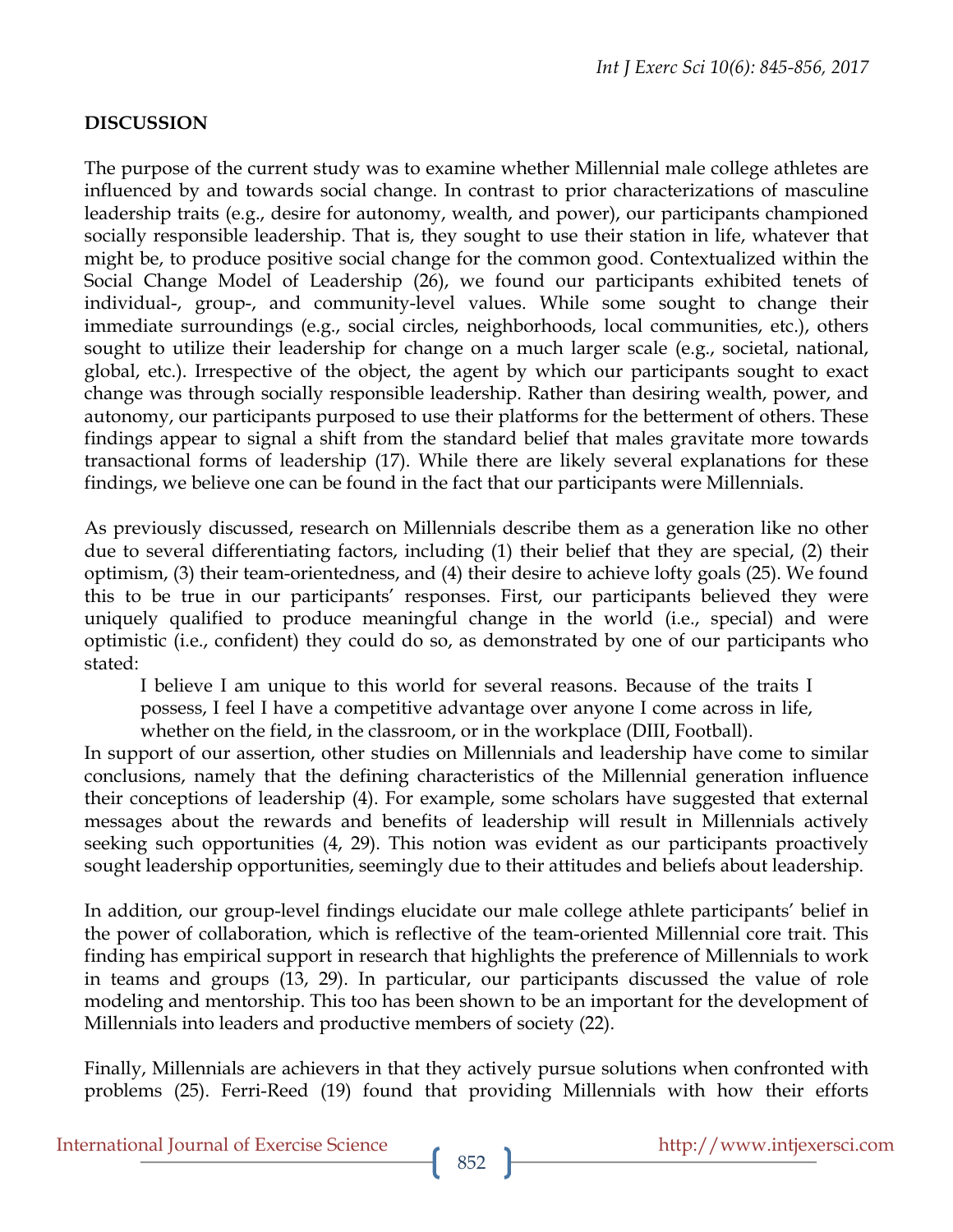contribute to organizational effectiveness is integral to their success. Participants in our study relayed how their efforts could change their communities and society. Similarly, Fuller et al. (21) found that male college athletes sought to leave a legacy on their campuses and communities. Whether it was working for Habitat for Humanity, Relay for Life, or at their local soup kitchen, our male college athletes believed their individual efforts could positively impact the lives of others, particularly those who were "marginalized."

From a theoretical standpoint, our findings indicate a new perspective might be needed when discussing leadership with respect to the Millennial generation. Collectively, the core traits of Millennials seem to have instilled characteristics of socially responsible leadership into the male college athlete participants. Consequently, the widely-accepted characterizations of male leadership (e.g., task oriented, not relational, etc.) might not fully capture the attitudes, values, and actions of male Millennial leaders. Indeed, leadership research on the Millennial generation has proposed that theories developed in previous generations require "critical examination and adaption" as they are not "automatically applicable" to Millennials (4). While the SCM was instrumental in helping to understand the attitudes, values, and motivations of the participants, its scope is limited to the domain of higher education. Given that a commitment to social change is a disposition that many Millennials possess (18), future scholarship should examine the applicability of the SCM with post-college Millennials (e.g., Millennials in the workforce). The result of such research might be an extension or reconceptualization of the SCM (26).

Practically, the implications of our research are profound given former NCAA president Myles Brand's contention that sport should be used as a vehicle for social change (7). Consistent with this study, research on student-athletes has found that they have intentions to engage in social change-related activities, yet their degree of involvement is significantly less than their nonathlete counterparts (23). Similarly, others have reported that while statements about community service and involvement are ubiquitous in the mission statements of college athletic departments, most do not follow through on such statements (3). One potential avenue to further engage college athletes in socially responsible leadership is enrollment in a service learning class (20). As credit-bearing courses (8), service learning courses have proven to be effective in utilizing sport to produce social change (9, 10). Given that they are funded and structured by academic units, service learning courses are a relatively simple way for athletic departments to engage their student-athletes in socially responsible leadership. Future research should examine the impact of service learning on college student-athletes' commitment to social change.

Though our study expands the literature on sport leadership to include Millennial college male athletes' perspectives, it is limited in a number of ways. First, the student-athletes were prompted to discuss social change in their responses on leadership. They might not have done so without being instructed otherwise. Additionally, the responses were gathered while students attended a forum on leadership. This leadership-centric setting could have biased their responses. Limitations notwithstanding, we found our participants were engaged in socially responsible leadership. These findings provide emerging perspectives on Millennials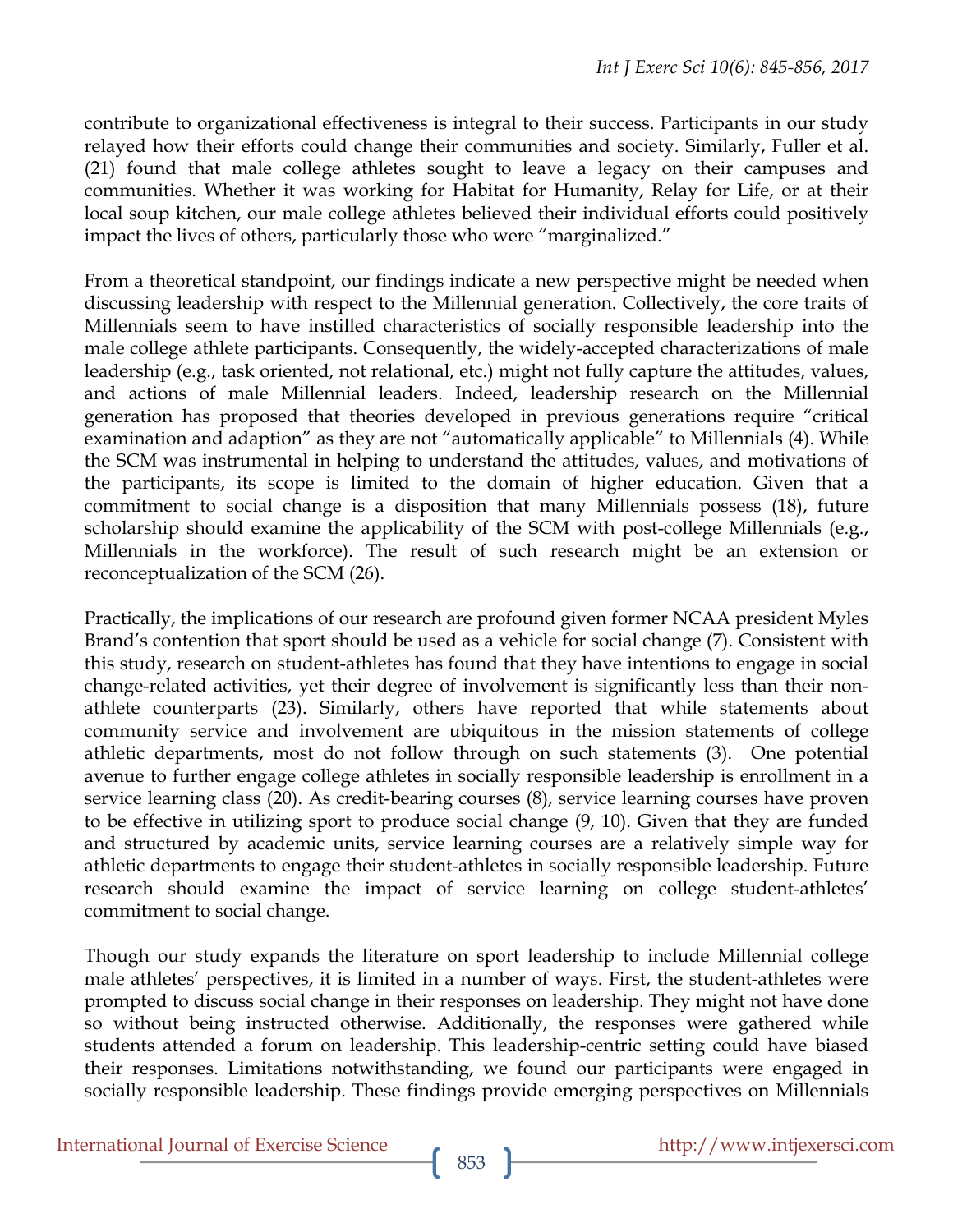and leadership (4), while reaffirming the "catalytic role in social change" that college athletics can play (7). Maguire (27) contends that not only are athlete champions in their sport, but they can also be champions for their communities and society. By engaging in socially responsible leadership, our male college athlete participants sought to do just that.

#### **ACKNOWLEDGEMENTS**

We would like to thank Tiffany Vann for her assistance with this manuscript.

#### **REFERENCES**

1. Agar M. (1996). Speaking of ethnography. 2nd ed. Thousand Oaks: Sage; 1996.

2. Alimo-Metcalfe B. An investigation of female and male constructs of leadership and empowerment. Women Management Rev 10: 3-8, 1995.

3. Andrassy E, Svensson P, Bruening J, Huml M, Chung, M. The role of organizational capacity in student-athlete development. J Intercollegiate Sport 7: 218-244, 2014.

4. Balda J, Mora F. Adapting leadership theory and practice for the networked, millennial generation. J Leadership Studies 5: 13-24, 2011.

5. Bass B. Leadership and performance beyond expectations. New York: Free Press, 1985.

6. Bernard H. (1994). Research methods in anthropology: Qualitative and quantitative approaches. 2nd ed. Walnut Creek: AltaMira, 1994.

7. Brand M. NCAA correctly positioned as a catalyst for social change. Retrieved from http://fs.ncaa.org/Docs/NC AANewsArchive/2005/Editorial/ncaa+correctly+positioned+as+a+catalyst +for+socIal+change+-+l()-24-05+ncaa+news.html, 2005

8. Bruening J, Madsen R, Evanovich J, Fuller R. Discovery, integration, application and teaching: Service learning through sport and physical activity. Sport Management Educ J 4: 31-48, 2010.

9. Bruening J, Welty Peachey J, Evanovich J, Fuller R, Coble Murty C, Percy V, Chung, M. Managing sport for social change: The effects of intentional design and structure in a sport based service learning initiative. Sport Management Rev 18: 69-85, 2015.

10. Bruening J, Fuller R, Cotrufo R, Madsen R, Evanovich J, Wilson-Hill D. Applying intergroup contact theory to the sport management classroom. Sport Management Educ J 8: 35-45, 2014.

11. Buckley, P., Viechnicki, P., Baruna, A. A new understanding of Millennials: Generational differences reexamined. Westlake: Deloitte University Press, 2015.

12. Burton L. Underrepresentation of women in sport leadership: A review of research. Sport Management Rev 18: 155-165. 2015.

13. Curtis G. Give your workplace a Millennial makeover: Learning to think like your new generation of colleagues. Retrieved from www.cio.co.uk/article/3238071/give-your-workplace-a-millennial-makeover?pn 2&print&intcmp ROSATT2, 2010.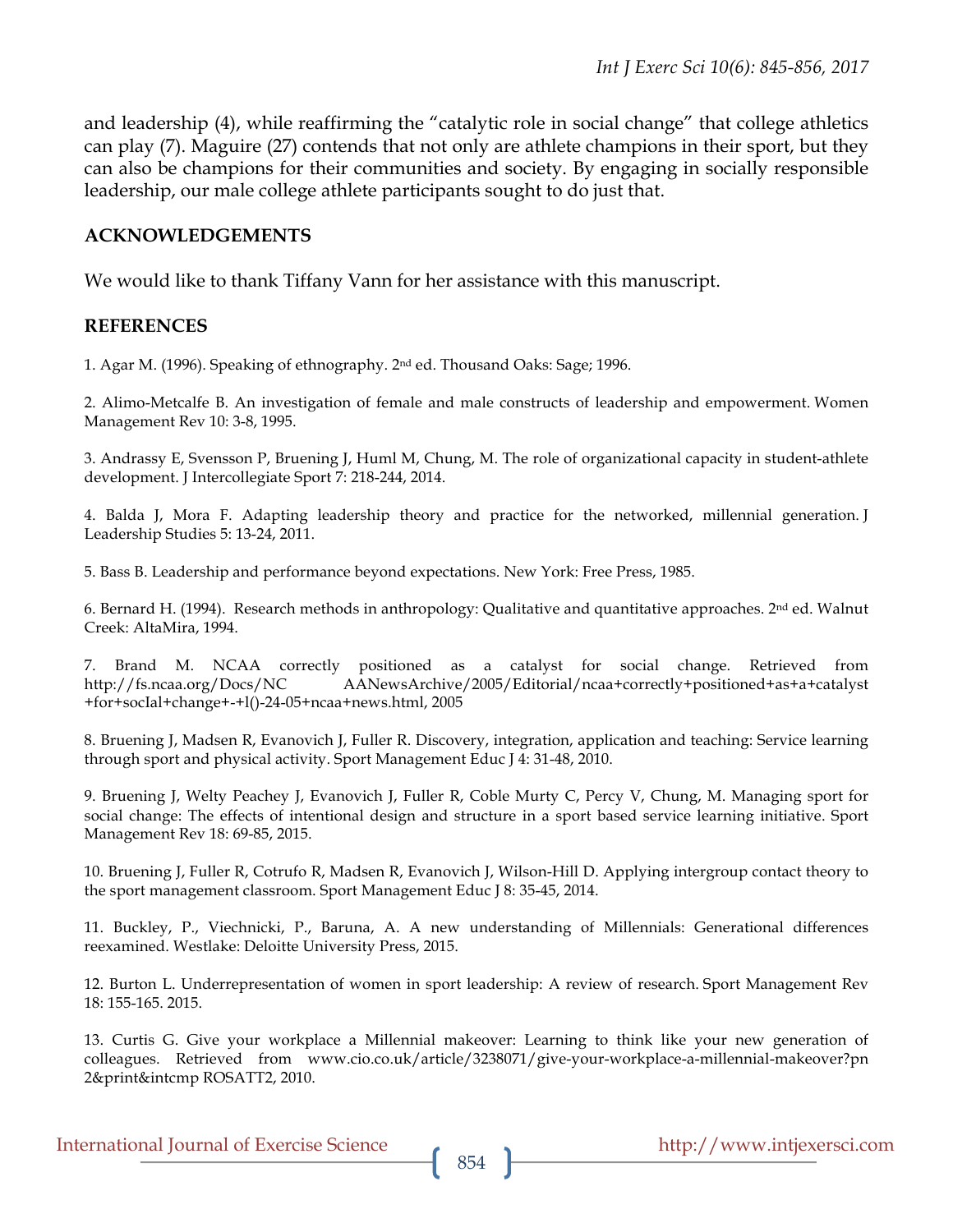14. Denzin N, Lincoln Y. Handbook of qualitative research. 2nd ed. Thousand Oaks: Sage; 2000.

15. Dugan J. Explorations using the social change model: leadership development among college men and women. J College Student Dev 47: 217-225, 2006.

16. Dugan J, Komives S, Segar T. College student capacity for socially responsible leadership: Understanding norms and influences of race, gender, and sexual orientation. NASPA J 45: 475-500, 2008.

17. Eagly A, Johannesen-Schmidt M, van Engen M. Transformational, transactional, and laissez-faire leadership styles: A meta-analysis comparing women and men. Psychol Bull 129: 569-591, 2003.

18. Emeagwali N. Millennials: Leading the Charge for Change. Techniques: Connecting Educ Careers 86: 22-26, 2011.

19. Ferri-Reed J. Three ways leaders can help millennials succeed. J Quality Participation 35: 18, 2012.

20. Fuller R, Evanovich J, Bruening J, Welty Peachey J, Coble Murty C, Percy V, Corral M. The impact of a sportbased service learning course on participants' attitudes, intentions, and actions towards social change. J Intercollegiate Sport 8: 14-36, 2015.

21. Fuller R, Harrison C, Bukstein S, Martin B, Lawrence M, Parks C. The impact of high school on the leadership development of African American male scholar-athletes. High School J 100: 146-162, 2017.

22. Fuller R, Percy V, Bruening J, Cotrufo R. Positive youth development: Minority male participation in a sportbased after-school program in an urban environment. Res Q Exerc Sport 84: 469-482, 2013.

23. Gayles J, Rockenbach A, Davis H. Civic responsibility and the student athlete: Validating a new conceptual model. J Higher Educ 88: 535-557, 2012.

24. Glaser B. Theoretical sensitivity. Mill Valley: Sociology Press, 1978.

25. Howe N, Strauss W, Nadler R. Millennials & K-12 schools: Educational strategies for a new generation. Great Falls: LifeCourse Associates; 2008.

26. Komives S, Wagner W, Associates. Leadership for a better world: Understanding the social change model of leadership development. San Francisco: Jossey-Bass; 2009.

27. Maguire J. The social construction and impact of champions. Sport Soc 12: 1250-1264, 2009.

28. Marshall C, Rossman G. Designing qualitative research. 3rd ed. London: Sage; 1999.

29. Myers K, Sadaghiani K. Millennials in the workplace: A communication perspective on Millennials' organizational relationships and performance. J Business Psychol 25: 225–238, 2010.

30. National Collegiate Athletic Association. Student-athlete leadership forum. Retrieved from http://www.ncaa.org/about/resources/leadership-development/student-athlete-leadership-forum, 2017.

31. Patton M. Qualitative evaluation and research methods. 3rd ed. Thousand Oaks: Sage; 2001.

32. Pew Research Center. Millennials surpass Gen Xers as the largest generation in U.S. labor force. Retrieved from http://www.pewresearch.org/fact-tank/2015/05/11/millennials-surpass-gen-xers-as-the-largestgeneration-in-u-s-labor-force/, 2015.